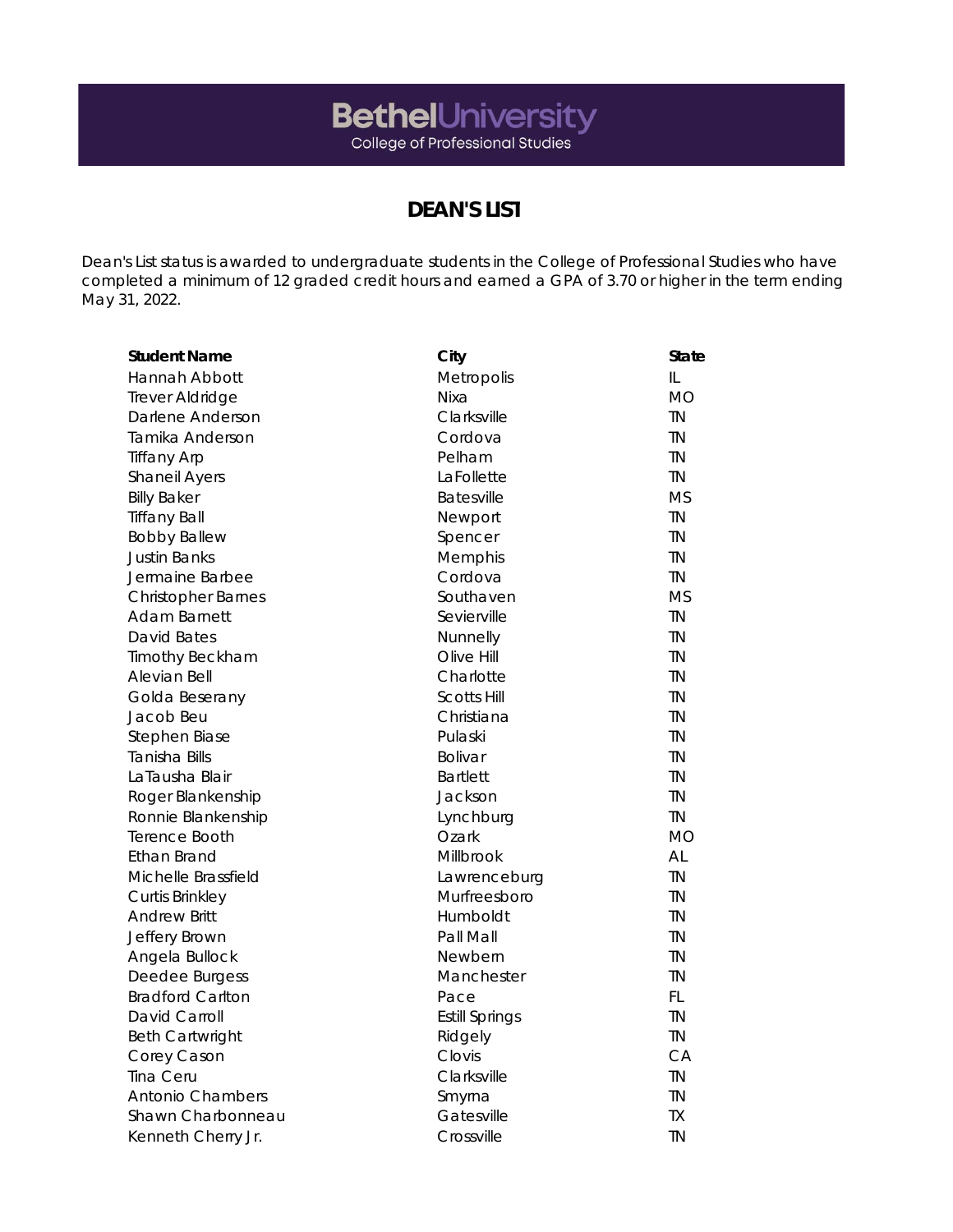| <b>Robert Christian</b>     | <b>Bartlett</b>          | TN        |
|-----------------------------|--------------------------|-----------|
| Sara Christian              | <b>Bartlett</b>          | <b>TN</b> |
| Lachic Clark                | <b>Bolivar</b>           | <b>TN</b> |
| <b>Tiffany Coble</b>        | Dresden                  | <b>TN</b> |
| Kaylyn Coffey               | Oneida                   | <b>TN</b> |
| <b>Justin Coker</b>         | Nashville                | <b>TN</b> |
| <b>Brian Collins</b>        | Reagan                   | <b>TN</b> |
| Jason Conway                | Kingston                 | <b>TN</b> |
| <b>Travis Coomer</b>        | Blountville              | <b>TN</b> |
| <b>Tsheena Coomer</b>       | Blountville              | <b>TN</b> |
| Jonathan Corner             | Spring Hill              | <b>TN</b> |
| Juan Corona                 | Sweetwater               | <b>TN</b> |
| Sara Cotton                 | Cordova                  | <b>TN</b> |
| <b>Steven Cowart</b>        | Ripley                   | TN        |
| Robert Crabtree             | Cookeville               | <b>TN</b> |
| <b>Ryan Cunnings</b>        | <b>Little Rock</b>       | AR        |
| Joyce Cupples               | Pulaski                  | <b>TN</b> |
| Jamie Curran                | Halls                    | <b>TN</b> |
| <b>Paul Curtis</b>          | Loudon                   | <b>TN</b> |
| David Dabbs                 | McKenzie                 | <b>TN</b> |
| Jonathan Dansby             | Portland                 | TN        |
| <b>Brandon Davis</b>        | Pine Bluff               | AR        |
| Miram Davis                 | Memphis                  | <b>TN</b> |
| <b>Tiffany Delaney</b>      | Milwaukee                | WI        |
| Satoria Dickerson           | Jackson                  | TN        |
| <b>Derrick Dillon</b>       | Rolla                    | <b>MO</b> |
| Angela Disney               | Springville              | <b>TN</b> |
| Princess Douglas            | Jackson                  | <b>TN</b> |
| Donald Duncan               | Powell                   | <b>TN</b> |
| Jake Elrod                  | Birchwood                | <b>TN</b> |
| Jean Epperson               | Paris                    | <b>TN</b> |
| Marvin Espinal              | Martin                   | <b>TN</b> |
| <b>Beth Everett</b>         | Dover                    | <b>TN</b> |
| Earnessa Fason              | Jackson                  | <b>TN</b> |
| Janice Faulkner             | <b>Holly Springs</b>     | <b>MS</b> |
| Ciera Fleming               | Murfreesboro             | TN        |
| Clifford Fordney            | Monroe                   | <b>NC</b> |
| <b>Taylor Foster</b>        | Franklin                 | <b>TN</b> |
| <b>Patrick Fox</b>          | Memphis                  | <b>TN</b> |
| <b>Andrew Franks</b>        | Mclemoresville           | <b>TN</b> |
| <b>Holly Frazier</b>        | Christiana               | <b>TN</b> |
| <b>Tracy Fuller</b>         | Jackson                  | <b>TN</b> |
| Victoria Garza              | Murfreesboro             | <b>TN</b> |
| Derreck Gasser              | Gallatin                 | <b>TN</b> |
| <b>Christopher Gates</b>    | Memphis                  | <b>TN</b> |
| <b>Beverly Gentry</b>       | Huntingdon               | TN        |
| <b>Adam Givens Stephens</b> | Maryville                | <b>TN</b> |
| Juan Gonzalez               | Cordova                  | <b>TN</b> |
| Jonathan Goodwin            | Lewisburg                | <b>TN</b> |
| <b>Jessie Gower</b>         | Cornersville             | <b>TN</b> |
| Jason Graning               | Clarksville              | <b>TN</b> |
| William Grogan              | Lynchburg                | <b>TN</b> |
| Sean Groves                 | <b>Thompsons Station</b> | <b>TN</b> |
|                             |                          |           |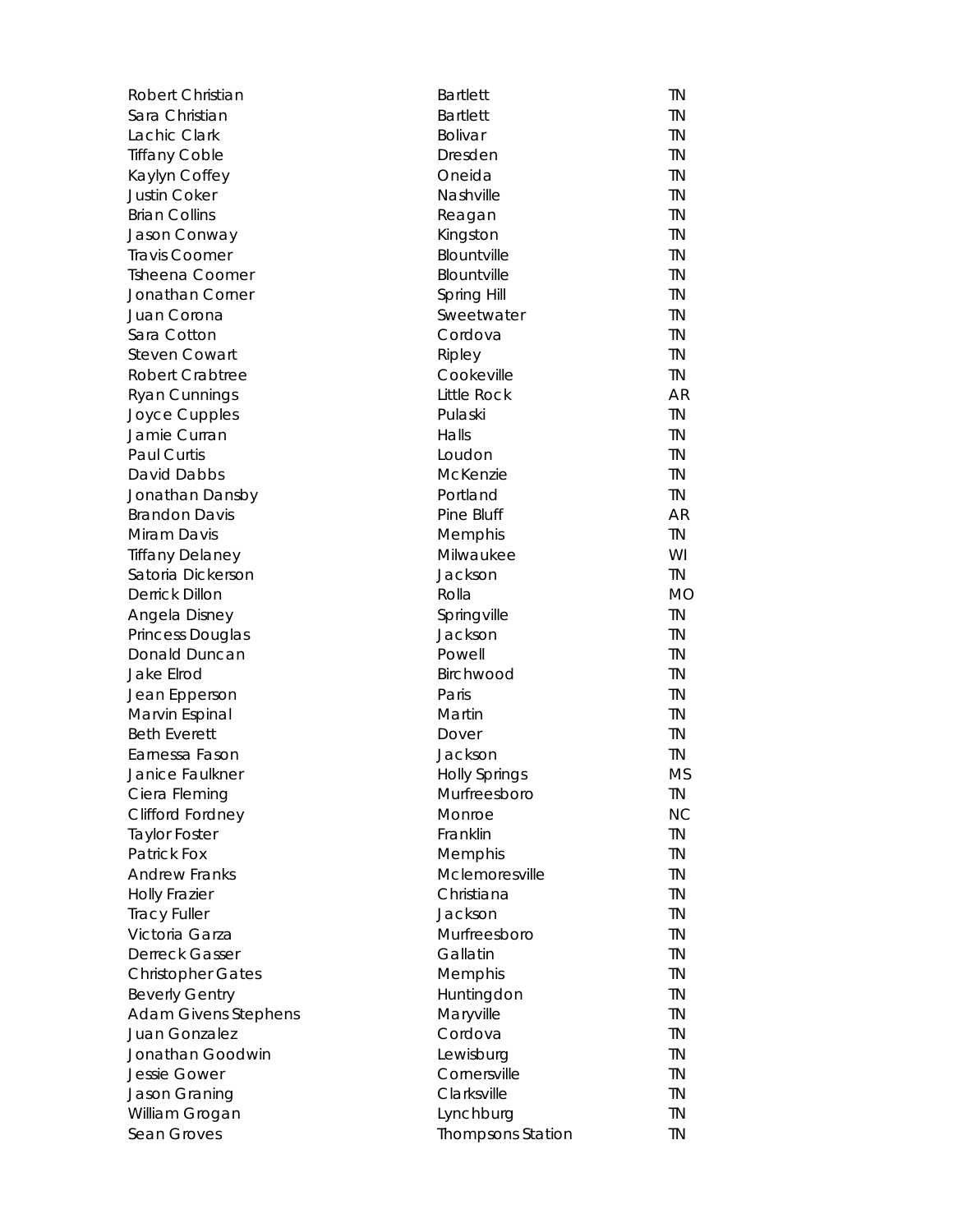| Lisa Guerrero           | Clarksville           | <b>TN</b> |
|-------------------------|-----------------------|-----------|
| Kevin Haislip           | Henning               | <b>TN</b> |
| Veronica Hale-White     | Milan                 | <b>TN</b> |
| William Haley           | <b>Bells</b>          | <b>TN</b> |
| Sheena Hamill           | Pikeville             | <b>TN</b> |
| Stephen Hamm            | Munford               | <b>TN</b> |
| Lindsey Hammons         | Henderson             | <b>TN</b> |
| Molly Harland           | Whiteside             | <b>TN</b> |
| <b>Ashley Harrell</b>   | Seymour               | <b>TN</b> |
| Corie Harris            | Montgomery            | AL        |
| Nathaniel Harris        | <b>Bradford</b>       | <b>TN</b> |
| <b>Christian Hilser</b> | Clackamas             | <b>OR</b> |
| Stephanie Hilser        | Clackamas             | OR        |
| Jazmin Hollingsworth    | Murfreesboro          | <b>TN</b> |
| Godfrey Howard          | Memphis               | <b>TN</b> |
| Alexander Huff          | Madison               | AL        |
| <b>Heather Hughes</b>   | Lebanon               | <b>TN</b> |
| Jerry Hughes Jr.        | Lebanon               | TN        |
| Kelly Hunt              | Portland              | <b>TN</b> |
| Charlsie Hurd           | Limestone             | <b>TN</b> |
| <b>Walter Hurd</b>      | Johnson City          | <b>TN</b> |
| Brandon Ingram          | Knoxville             | <b>TN</b> |
| Stephanie lvy           | Milan                 | <b>TN</b> |
| Kelly Jackson           | Alamo                 | <b>TN</b> |
| April Jaggers           | Troy                  | <b>TN</b> |
| Ali Jimerson            | Centerville           | <b>TN</b> |
| Deborah Johnson         | <b>Big Sandy</b>      | <b>TN</b> |
| Ashley Jones            | Jackson               | <b>TN</b> |
| Jequilla Jones          | Jackson               | <b>TN</b> |
| Jordan Jones            | Hernando              | <b>MS</b> |
| Yolanda Jones           | Jackson               | <b>TN</b> |
| <b>Dominick Kienlen</b> | Ooltewah              | <b>TN</b> |
| Megan King              | Dyersburg             | <b>TN</b> |
| Sandra King             | Lewisburg             | <b>TN</b> |
| Tonya King              | Camden                | TN        |
| Russ Lawson             | Lexington             | TN        |
| Dakota Leland           | Tiptonville           | <b>TN</b> |
| <b>Tyler Lennon</b>     | Lewisburg             | <b>TN</b> |
| Rory Leonard            | San Diego             | CA        |
| Lafe Long               | Dyersburg             | <b>TN</b> |
| <b>Tito Lopez</b>       | <b>Union City</b>     | <b>TN</b> |
| <b>Brady Lutton</b>     | Christiana            | <b>TN</b> |
| Joshua Macdonald        | Dover                 | <b>TN</b> |
| Anna Mansfield          | Dyersburg             | <b>TN</b> |
| Javier Martinez         | Temperance            | MI        |
| Leslie Matthews         | Cordova               | <b>TN</b> |
| Daniel Mccreary         | Lafollette            | <b>TN</b> |
| Daniel Mcgee            | <b>Estill Springs</b> | <b>TN</b> |
| Annetta McIntosh        | Jackson               | TN        |
| <b>Theddus McRae</b>    | Sherwood              | AR        |
| John Merced             | Huntingdon            | TN        |
| <b>Dustin Mesler</b>    | Gallatin              | <b>TN</b> |
| Pamela Minchew          | New Caney             | <b>TX</b> |
|                         |                       |           |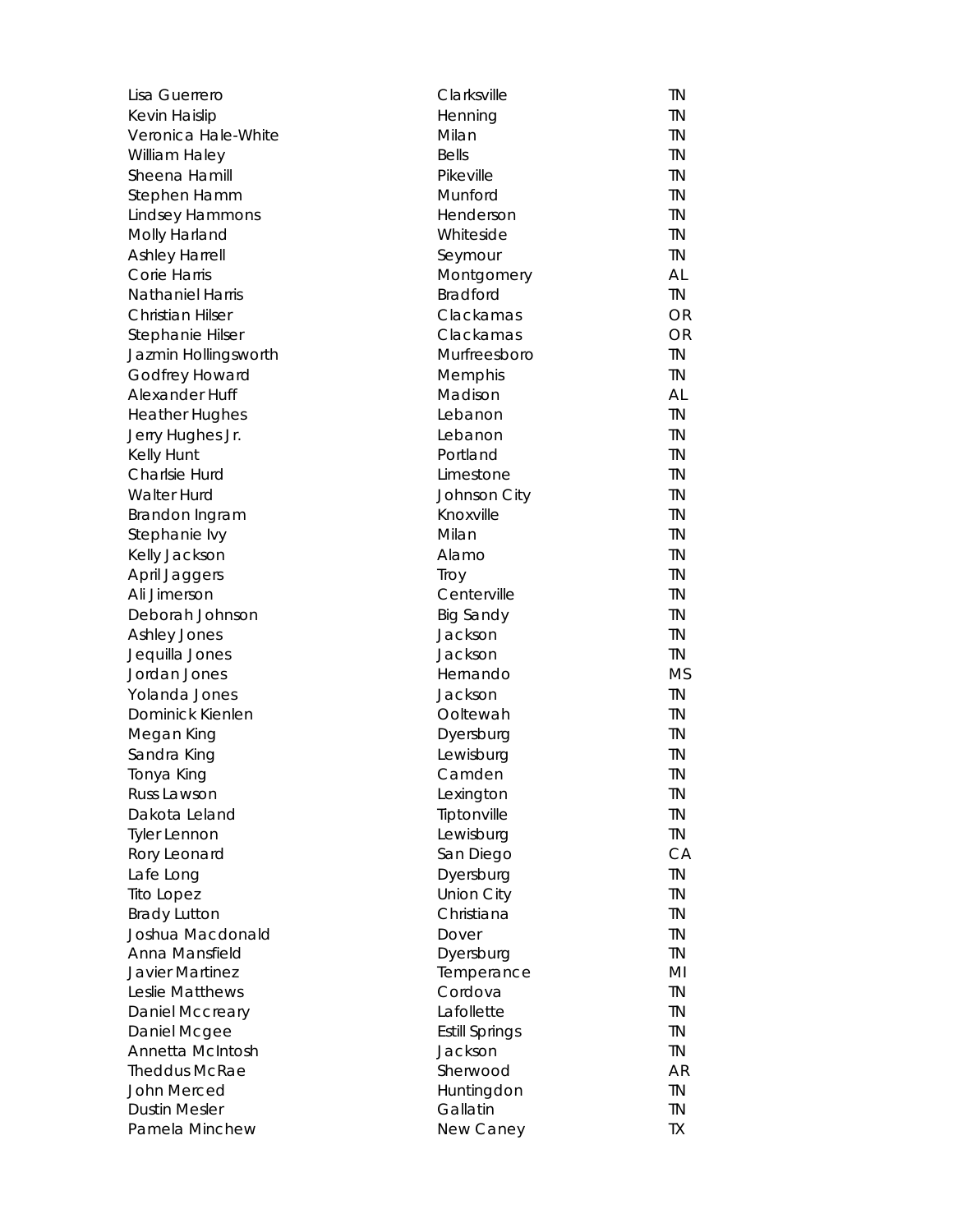| <b>Elmer Miralles</b>  | Clarksville           | <b>TN</b> |
|------------------------|-----------------------|-----------|
| Kelli Moore            | Sevierville           | <b>TN</b> |
| <b>Rebecca Morales</b> | Dyersburg             | <b>TN</b> |
| J Nelson               | Memphis               | <b>TN</b> |
| Corlando Norment       | Jackson               | TN        |
| <b>Thersea Norment</b> | <b>Grand Junction</b> | <b>TN</b> |
| Willie Norwood         | Summertown            | <b>TN</b> |
| Erik Ochoa             | Calhoun               | GA        |
| Alora Oler-Wyatt       | Unicoi                | <b>TN</b> |
| Jason Owens            | Sevierville           | <b>TN</b> |
| <b>Andrew Parrish</b>  | Newbern               | <b>TN</b> |
| Jessica Passero        | Humboldt              | <b>TN</b> |
| <b>Ebony Patterson</b> | Humboldt              | <b>TN</b> |
| <b>Andrew Perez</b>    | Dickson               | <b>TN</b> |
| Kelly Perry            | Lynchburg             | <b>TN</b> |
| <b>Michael Phipps</b>  | Sevierville           | <b>TN</b> |
| Carrie Pinion          | <b>Union City</b>     | <b>TN</b> |
| Dana Poisal            | Clarksville           | <b>TN</b> |
| John Presley           | <b>Estill Springs</b> | <b>TN</b> |
| Mary Priddy            | Brownsville           | TN        |
| Thaddeus Ray           | Jackson               | <b>TN</b> |
| Matthew Rayburn        | Nolensville           | <b>TN</b> |
| Kirsten Reckendorf     | Orlando               | FL        |
| William Reynolds       | Clarksville           | <b>TN</b> |
| <b>Garrett Robbins</b> | Oak Ridge             | <b>TN</b> |
| Donald Rogers          | Antioch               | <b>TN</b> |
| Danricus Roseberry     | Covington             | GA        |
| Ryan Routledge         | Lexington             | <b>TN</b> |
| <b>Jess Ruehling</b>   | Tullahoma             | <b>TN</b> |
| Tyronda Ruffin         | Clarksville           | <b>TN</b> |
| Zachary Ruggles        | Murfreesboro          | <b>TN</b> |
| James Rummage          | Murfreesboro          | TN        |
| Latrice Saulsberry     | Olive Branch          | MS        |
| Suzanne Scarbrough     | Martin                | <b>TN</b> |
| <b>Boyd Schaeffer</b>  | Millington            | TN        |
| Julie Senn             | Clarksville           | ΤN        |
| <b>Taylor Shultz</b>   | Knoxville             | <b>TN</b> |
| <b>Antonio Sims</b>    | Memphis               | TN        |
| <b>Tiffany Slaten</b>  | Union City            | <b>TN</b> |
| Kara Sloan             | Mayfield              | KY        |
| Anthony Smith          | Morristown            | <b>TN</b> |
| Dennis Smith           | Harrison              | <b>TN</b> |
| Kolie Smith            | Halls                 | <b>TN</b> |
| Freddie Sons Jr.       | Livingston            | <b>TN</b> |
| Jacob Stanley          | Mount Juliet          | <b>TN</b> |
| <b>Candice Starks</b>  | Bolivar               | <b>TN</b> |
| Krystal Stone          | Clarksville           | <b>TN</b> |
| Stephanie Sweeton      | East Cowan            | <b>TN</b> |
| Christopher Tarantino  | Prattville            | AL        |
| Carrie Taylor          | Bolivar               | <b>TN</b> |
| Eric Thomas            | Rutledge              | <b>TN</b> |
| Sherry Thompson        | Memphis               | <b>TN</b> |
| Peggy Thurman          | Jamestown             | <b>TN</b> |
| Thomas Troutman        | Murfreesboro          | TN        |
|                        |                       |           |